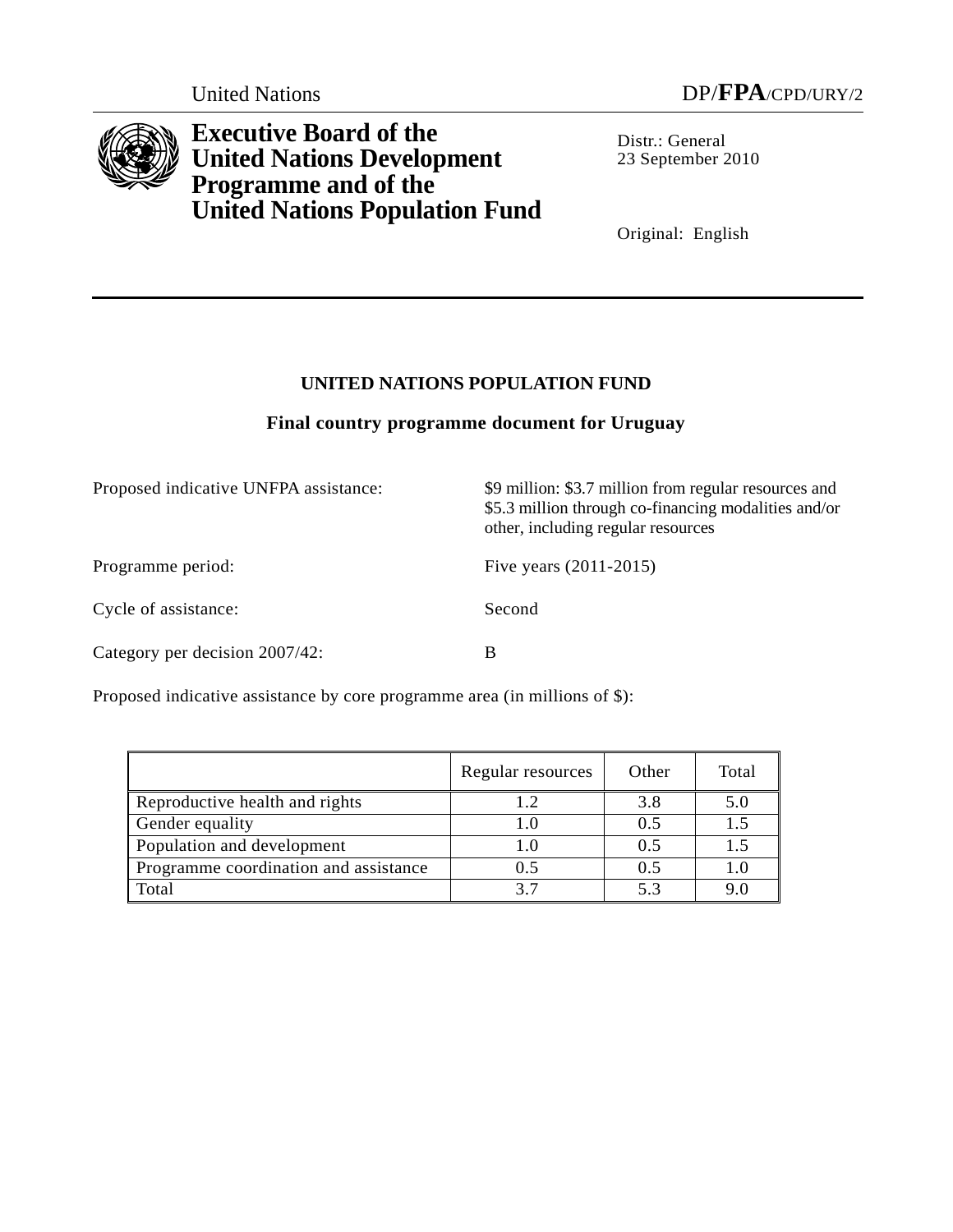#### **I. Situation analysis**

1. According to the 2009 national Millennium Development Goals report, sustained economic growth caused the poverty rate to decline from 31.9 per cent in 2004 to 20.5 per cent in 2008, and the extreme poverty rate to drop from 3.9 per cent to 1.5 per cent. Nevertheless, economic inequalities exist. For example, the percentage of poor people among those younger than 18 is greater than the percentage among people over 65.

2. The demographic dynamics of the poor population differ from those of the non-poor population. The total fertility rate for poor women is greater than that for non-poor women, even though the desired number of children for the majority of women is two. Although the availability of reproductive health commodities for poor women has improved, there is a need to ensure that a wide range of contraceptive methods is accessible at health centres in remote and poor areas.

3. With 13.8 per cent of the population older than 64, Uruguay has one of the most aged populations in the region. This has affected the design of social policies and the distribution of social public spending. Social security and pensions are placing a growing financial burden on the Government.

4. Over 15 per cent of the population resides abroad. Because 55 per cent of emigrants are young people between the ages of 20 and 29, emigration is accelerating the ageing phenomenon. Negative migration balances have led to a loss in the working-age population, and a loss of skilled workers in particular. Remittances have not reached significant levels.

5. Gender inequality is evident in the way women use their time and in the amount of unpaid work they perform. The ongoing household survey (2007) shows the contribution women make to social welfare through unpaid work. Women devote two thirds of their time to unpaid work, which limits their opportunities to access material and social resources and to participate in political,

economic and social decision-making. Genderbased violence is widespread, as is shown by the increase in the number of filed complaints (7,680 complaints in 2007, 8,825 in 2008, and 9,251 in 2009).

6. In the area of reproductive health and rights, the Government has designed and implemented new public policies and programmes. However, achieving universal access to comprehensive, gender-sensitive and rights-based sexual and reproductive health services remains a challenge.

7. Maternal health indicators are promising. Nevertheless, the number of obstetric check-ups among poor women with lower educational levels is often below the recommended standard.

8. The HIV/AIDS epidemic is concentrated among vulnerable populations. The epidemic affects mostly men (65.5 per cent), though the ratio of men to women decreased from 5 to 1 in 1988 to 3 to 1 in 2008. The main form of transmission is sexual (68 per cent). HIV/AIDS is increasingly affecting the younger population.

9. In recent years the Government has adopted a human rights-based approach, promoting gender equality, reproductive rights, and participatory approaches to development. Examples of these approaches include the national social emergency attention plan, the national integrated health system, and the increase in public expenditures in education.

#### **II. Past cooperation and lessons learned**

10. UNFPA established a liaison office in Uruguay in 2004. UNFPA and the Government developed the first country programme for the 2007-2010 period. The programme focused on: (a) institutional strengthening in the areas of reproductive health and rights, gender, and the national statistical system; (b) training human resources and building alliances between governmental and non-governmental stakeholders; and (c) generating knowledge for use in decisionmaking.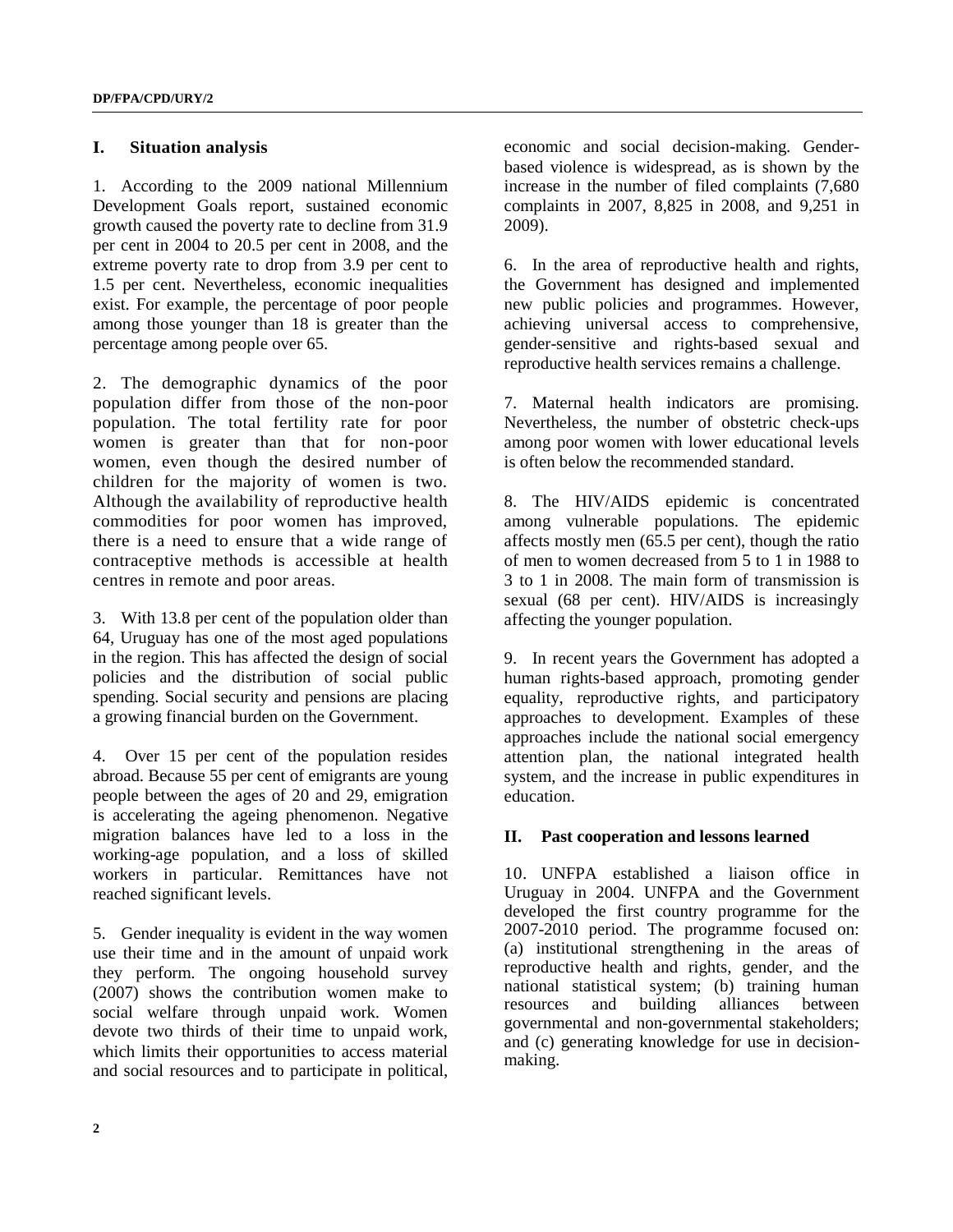11. The programme contributed to: (a) the increased availability of reproductive health commodities; (b) the development of a national reproductive health programme with a strong gender-based approach; (c) the strengthened capacity of civil society to monitor progress in achieving the objectives of the Programme of Action of the International Conference on Population and Development (ICPD); (d) the building of a knowledge base on the dynamics of intergenerational relations and disparities; and (e) the empowerment of women political leaders and the organization of a comprehensive sex education programme.

12. Resource-mobilization efforts have also been effective. Initially, the programme was budgeted at \$4 million, but this figure reached \$7 million in 2009. UNFPA strengthened the human resources structure of its office in Uruguay during this time.

13. Uruguay was one of eight pilot countries for the 'Delivering as One' process. Through interagency work, the United Nations reform process has reinforced programmatic coherence and reduced overlapping. However, the challenge is to develop a new cooperation profile for United Nations organizations in upper middle-income countries. The capacity of the United Nations to engage in upstream public policies in the areas of human rights and development will be important for sustaining the programme.

14. UNFPA has developed the capacity to provide technical assistance to national counterparts in implementing the ICPD Programme of Action in a more efficient and effective way.

## **III. Proposed programme**

15. UNFPA and the Government developed the proposed programme in consultation with civil society and donors. The programme is aligned with national priorities, and is guided by the United Nations Development Assistance Framework (UNDAF), the ICPD Programme of Action, the Millennium Development Goals and the UNFPA strategic plan, 2008-2013.

16. The outputs of the proposed programme will contribute to the achievement of two national priorities: (a) to improve the development of goodquality human capital (in the areas of early childhood, health and education) in order to reduce inequalities and intergenerational, gender, racial and regional inequities; and (b) to consolidate democratic governance at national and local levels through citizen participation, strengthened government organizations, and a national human rights protection system, in accordance with the declarations and conventions adopted by Uruguay.

17. Programme strategies will focus on: (a) promoting advocacy and policy dialogue; (b) building alliances and partnerships; and (c) building knowledge. The strategies will link poverty-reduction efforts with human rights, gender and culturally sensitive approaches.

## *Reproductive health and rights component*

18. The reproductive health and rights component will contribute to the UNDAF outcomes that support universal access to reproductive health and the consolidation of a national response to HIV/AIDS. The comprehensive sex education programme will complement health-sector interventions. This component has two outcomes: (a) the national integrated health system implements national health policies, particularly universal access to reproductive health services; and (b) the educational system designs and implements policies that improve the quality of education, decrease drop-out rates in secondary schools and increase access to higher education. Two outputs contribute to these outcomes.

19. Output 1: Comprehensive, high-quality reproductive health services offered for poor and vulnerable people. This will be achieved by: (a) implementing, monitoring and evaluating health policies within the framework of the law defending the right to sexual and reproductive health; and (b) supporting the provision of contraceptive supplies and technical assistance for implementing the national strategic plan for HIV/AIDS, 2010- 2015.

20. Output 2: The sex education programme is consistently integrated into primary, secondary,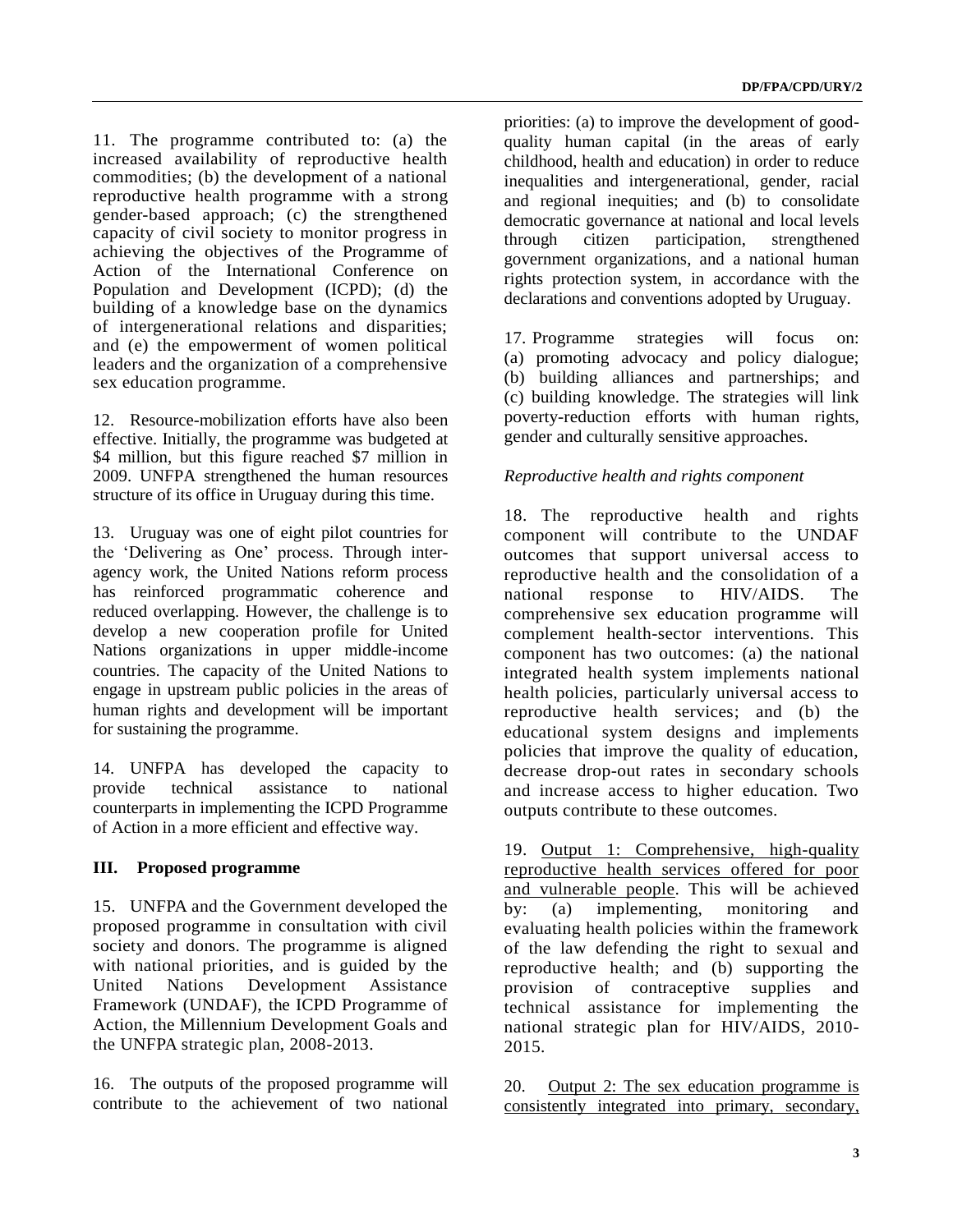technical and teacher education. This will be achieved by: (a) providing teacher education as well as informal and peer education; (b**)** promoting the participation of parents and civil society organizations in the area of reproductive health and rights; and (c) strengthening provincial sex education groups, documentation and reference centres, and inter-institutional and intersectoral sex education programmes.

### *Gender equality component*

21. The gender component will contribute to the UNDAF goal of: (a) reducing gender inequalities, by improving the political participation, representation and advocacy skills of women and young people; and (b) promoting the design and implementation of policies and mechanisms related to preventing, detecting and responding to violence against women and girls. The component will contribute to two UNDAF outcomes: (a) the Government and civil society have designed and implemented policies and institutional mechanisms to reduce gender, age and racial inequalities; and (b) the Government and civil society implement mechanisms to prevent, detect and address violence against women and children. Two outputs will contribute to these outcomes.

22. Output 1: The Government improves its capacity to design and implement policies that seek to increase equal opportunities for women and men. This will be achieved by: (a) strengthening government and civil society mechanisms to promote gender equality at national and local levels; (b) supporting the formulation and implementation of plans that promote equal opportunities and rights at national and local levels; (c) promoting the implementation of public policies in the area of gender, including strengthening the gender information system to enhance monitoring and evaluation efforts; and (d) strengthening the technical capacity of the Government and civil society to incorporate gender and rights approaches into programmes that care for children and older adults as well as for efforts that promote the recognition of the value of unpaid work.

23. Output 2: Strengthened capacity of governmental and non-governmental organizations to prevent and manage gender**-**based violence. This

will be achieved by strengthening the capacity of women's organizations to prevent and manage gender-based violence, including sexual harassment, and training public officials, in particular police and judicial system officials.

## *Population and development component*

24. The population and development component will contribute to UNDAF outcomes that seek to improve the quality of, access to and utilization of sociodemographic information for the design, implementation and monitoring of public policies. This component will contribute to the achievement of two UNDAF outcomes: (a) public institutions and civil society improve their capacity to be accountable for public policies through access to and the transparent use of information; and (b) the Government implements social cohesion policies focused on one's habitat, with the aim of reducing regional disparities. Two outputs will contribute to these outcomes.

25. Output 1: The national statistical system possesses sociodemographic information that facilitates the design, monitoring and evaluation of policies at national, departmental and district levels. The programme will provide support to the National Institute of Statistics for developing the 2010/2011 census, and for coordinating the efforts of statistics units that generate information in the areas of health, gender, migration, youth and ageing.

26. Output 2: National and local governmental and non-governmental organizations are able to analyse population dynamics in order to design, develop, implement and monitor public policies. The programme will provide support to technical entities to enable them to incorporate demographic variables into national, departmental and local planning, in particular in relation to trends in age structure, intergenerational relations, and internal and external migration. In addition, UNFPA and the Government will develop capacity-building programmes to strengthen human resource capacity in this area. The country programme will promote the use of new mechanisms that seek to integrate Uruguayans living abroad into national and local development processes.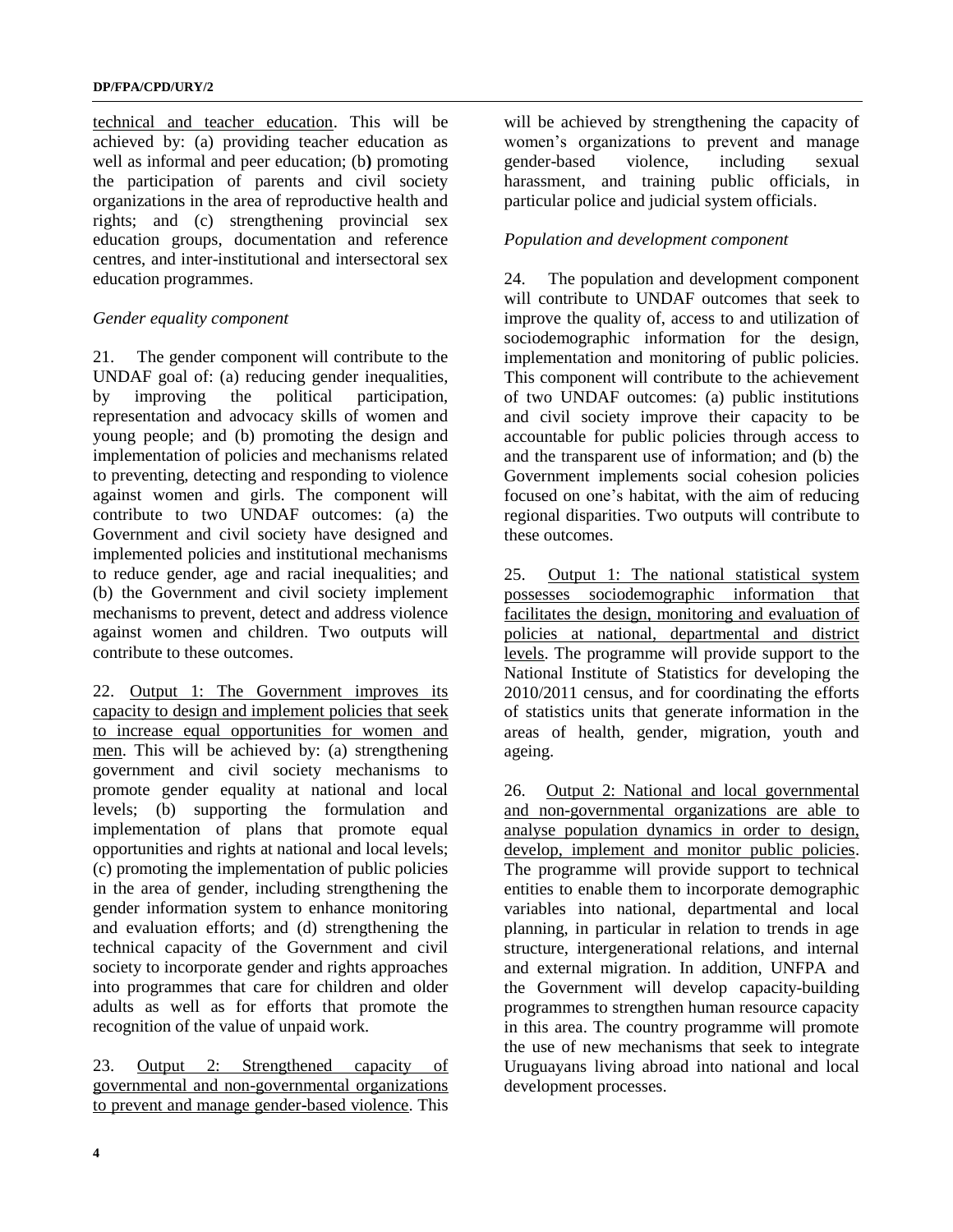#### **IV. Programme management, monitoring and evaluation**

27. UNFPA and the Government will monitor and evaluate programme implementation in accordance with established UNFPA guidelines and procedures, using results-based management and accountability frameworks. The UNFPA country office, in coordination with executing and implementing partners, will be responsible for overall monitoring and evaluation. UNFPA and its national counterparts will meet at least twice a year to review the progress of the programme. The review will be conducted within the framework of the 'Delivering as One' process.

28. During this programme cycle, UNFPA will seek to enhance the role of Uruguay in South-South cooperation, by identifying centres of excellence and knowledge bases that could provide other countries in the region with valuable inputs for the development of their own population policies and programmes.

29. The UNFPA country office in Uruguay consists of a country director residing in Lima, Peru, an assistant representative, two national professional staff, an administrative associate and a finance associate. UNFPA may recruit additional national programme professionals and administrative support personnel as needed. The UNFPA regional office for Latin America and the Caribbean, located in Panama City, Panama, will provide additional technical and programme assistance.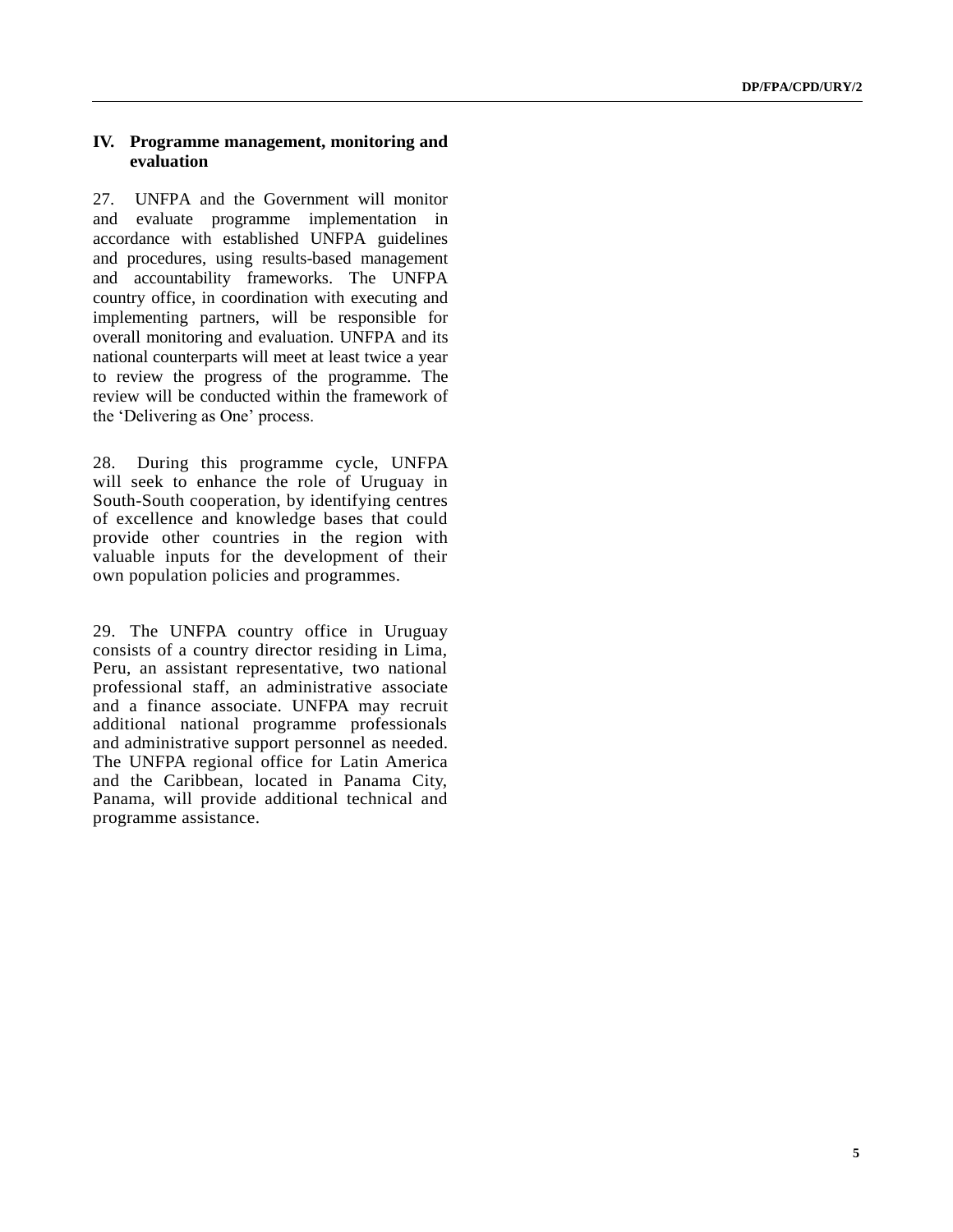#### **RESULTS AND RESOURCES FRAMEWORK FOR URUGUAY**

**National priorities**: (a) to improve the development of good-quality human capital (in the areas of early childhood, health and education) in order to reduce inequalities and intergenerational, gender, racial and regional inequities; and (b) to consolidate democratic governance at national and local levels through citizen participation, strengthened government institutions, and a national human rights protection system, in accordance with the declarations and conventions adopted by Uruguay **UNDAF outcomes**: (a) the national integrated health system implements national health policies, particularly universal access to reproductive health services; (b) the educational system designs and implements policies that improve the quality of education, decrease the drop-out rates in secondary schools and increase access to higher education; (c) the Government and civil society have designed and implemented policies and institutional mechanisms to reduce gender, age and racial inequalities; (d) the Government and civil society implement mechanisms to prevent, detect and address violence against women and children; (e) public institutions and civil society improve their capacity to be accountable for public policies through access to and the transparent use of information; and (f) the Government implements social cohesion policies focused on one's habitat, with the aim of reducing regional disparities

|                                      |                                                                                                                                                                                                                                                                                                                                                                                                                                                                                                                                                                                                                                                                  | иапорагене аэс от пионнанон, ана (1) ане сютенинени инриеннено зостат сонезной роненсо тосажа он оне з наонат, whit ане ани от геаасинg гедионат апорагниез                                                                                                                                                                                                                                                                                                                                                                                                                                                                                                                                                                                                                                                                                                                                                                                                                         |                                                                                                                                                                           |                                                                                                                             |
|--------------------------------------|------------------------------------------------------------------------------------------------------------------------------------------------------------------------------------------------------------------------------------------------------------------------------------------------------------------------------------------------------------------------------------------------------------------------------------------------------------------------------------------------------------------------------------------------------------------------------------------------------------------------------------------------------------------|-------------------------------------------------------------------------------------------------------------------------------------------------------------------------------------------------------------------------------------------------------------------------------------------------------------------------------------------------------------------------------------------------------------------------------------------------------------------------------------------------------------------------------------------------------------------------------------------------------------------------------------------------------------------------------------------------------------------------------------------------------------------------------------------------------------------------------------------------------------------------------------------------------------------------------------------------------------------------------------|---------------------------------------------------------------------------------------------------------------------------------------------------------------------------|-----------------------------------------------------------------------------------------------------------------------------|
| Programme                            | Country programme outcomes, indicators,<br>baselines and targets                                                                                                                                                                                                                                                                                                                                                                                                                                                                                                                                                                                                 | Country programme outputs, indicators, baselines and targets                                                                                                                                                                                                                                                                                                                                                                                                                                                                                                                                                                                                                                                                                                                                                                                                                                                                                                                        | <b>Partners</b>                                                                                                                                                           | Indicative<br>resources by                                                                                                  |
| component                            |                                                                                                                                                                                                                                                                                                                                                                                                                                                                                                                                                                                                                                                                  |                                                                                                                                                                                                                                                                                                                                                                                                                                                                                                                                                                                                                                                                                                                                                                                                                                                                                                                                                                                     |                                                                                                                                                                           |                                                                                                                             |
|                                      |                                                                                                                                                                                                                                                                                                                                                                                                                                                                                                                                                                                                                                                                  |                                                                                                                                                                                                                                                                                                                                                                                                                                                                                                                                                                                                                                                                                                                                                                                                                                                                                                                                                                                     |                                                                                                                                                                           | programme                                                                                                                   |
| Reproductive<br>health and<br>rights | Outcome:<br>The national integrated health system implements<br>national health policies, particularly universal<br>access to reproductive health services<br>Outcome indicator:<br>The reproductive health components of the<br>$\bullet$<br>health system are adequately funded, staffed and<br>supported by appropriate technology<br>Outcome: The educational system designs and<br>implements policies that improve the quality of<br>education, decrease drop-out rates in secondary<br>schools and increase access to higher education<br>Outcome indicators:<br>Retention rates in secondary schools<br>Enrolment rates in higher education<br>$\bullet$ | Output 1: Comprehensive, high-quality reproductive health services<br>for poor and vulnerable people<br>Output indicators:<br>Number of health centres that provide integrated reproductive<br>health services with a gender and rights approach<br>Number of health centres in poor districts of the country that<br>$\bullet$<br>provide a complete range of contraceptive methods<br>Number of health services that provide information and<br>$\bullet$<br>counselling on preventing and treating HIV<br>Existence of a national strategic plan responding to the HIV<br>$\bullet$<br>epidemic<br>Output 2:<br>The sex education programme is consistently integrated into primary,<br>secondary, technical and teacher education<br>Output indicators:<br>Number of educational centres that have adopted the national<br>programme on sex education<br>Number of school teachers who have been trained to follow the<br>guidelines of the national programme on sex education | Ministry of<br>Education:<br>Ministry of<br>Public Health;<br>national sex<br>education<br>programme<br><b>United Nations</b><br>Joint<br>Programme on<br><b>HIV/AIDS</b> | component<br>\$5 million<br>$$1.2$ million<br>from regular<br>resources<br>and<br>\$3.8 million<br>from other<br>resources) |